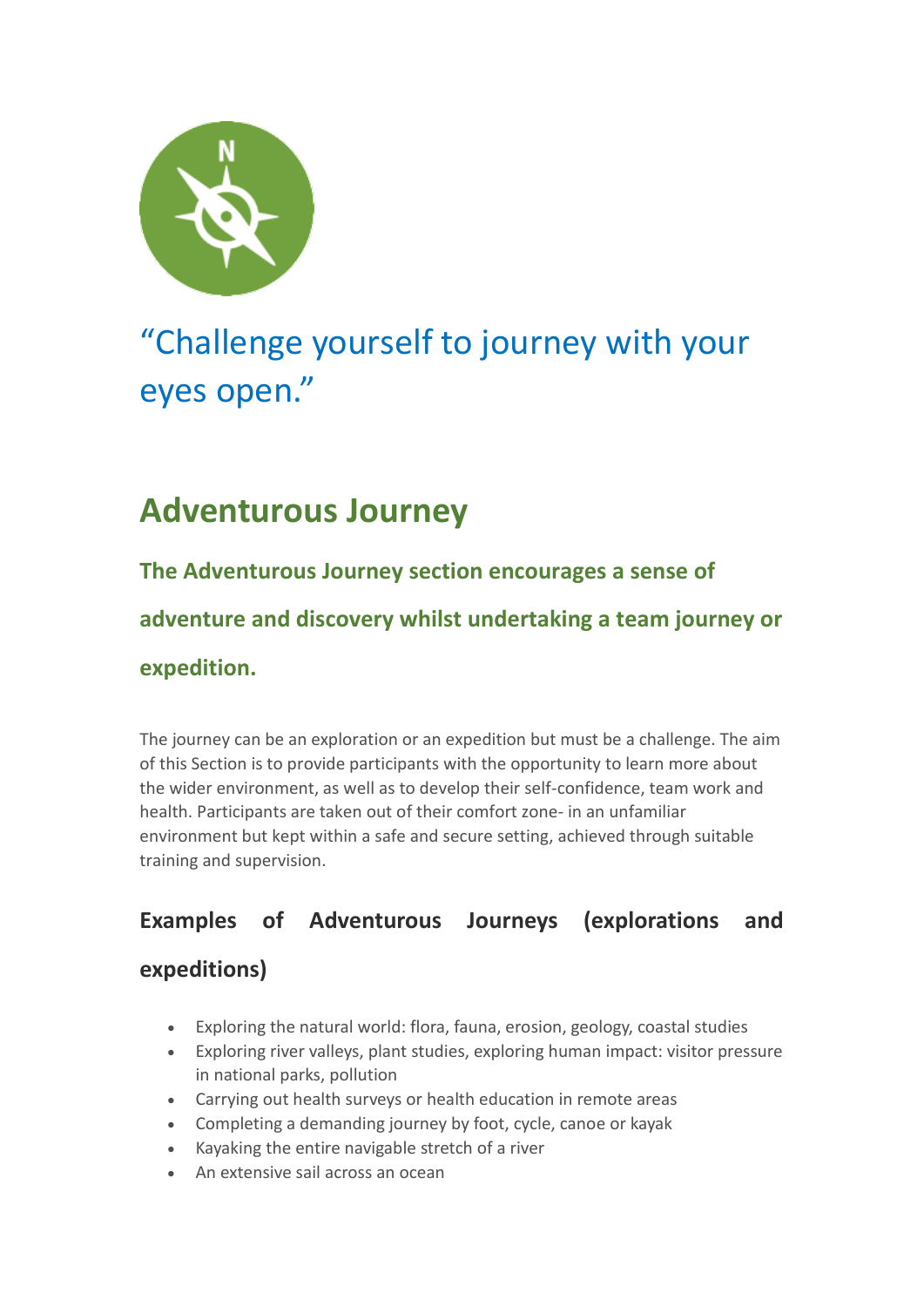- Climbing mountainous peaks
- Cycling from one part of a country to another
- Undertaking a challenging journey in an urban environment

#### **Time requirements**

| Level         | Days           | Nights         | Minimum total hours<br>purposeful* effort | Minimum average hours<br>purposeful* effort/day |
|---------------|----------------|----------------|-------------------------------------------|-------------------------------------------------|
| <b>Bronze</b> | 2              | 1              | 12                                        | 6                                               |
| Silver        | 3              | $\overline{2}$ | 21                                        | 7                                               |
| Gold          | $\overline{4}$ | 3              | 32                                        | 8                                               |

\*Purposeful effort means time spent towards accomplishing the purpose of the journey. Time associated with sleeping, cooking and eating is in addition to this time.

#### **Three Types of Adventurous Journey**

- 1. Expeditions a journey with a purpose
- 2. Explorations a purpose with a journey
- 3. Adventurous Projects (Gold Only)

#### Requirements:

For this Section, Participants must:

1. Have a clearly defined purpose for each journey.

2. Undertake preparation and training which is relevant to their planned journey and skill level.

Note: Sufficient preparation and training is required at each level of The Duke of Ed to ensure

all journeys are safe.

3. Ensure they discuss and get approval from their Award Leader prior to undertaking Adventurous Journeys. This includes all practice journeys and all qualifying journeys.

4. Obtain written parent/guardian consent prior to departing on each journey (if they are under the age of 18).

5. Be supervised and also assessed by suitably skilled, experienced and/or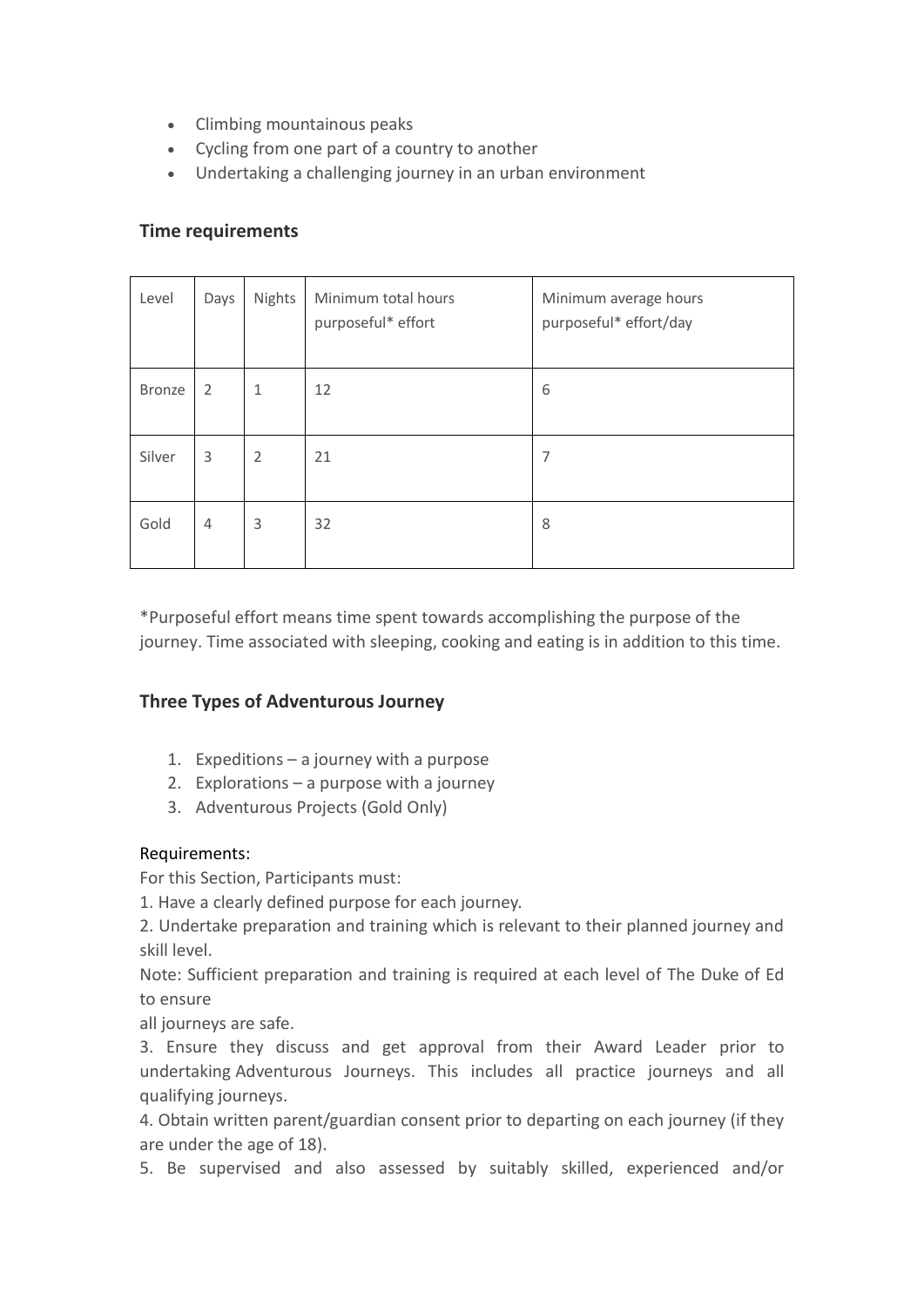qualified Volunteer(s)#.

6. Ensure there are a minimum of four (4) people in each Adventurous Journey group (with a maximum of seven (7)). Groups larger than 7 should be split into smaller sub-groups.

7. Endeavour to undertake their Adventurous Journey(s) with peer group who will make decisions together.

8. Ensure both the practice and qualifying journeys are of a similar nature and duration, and are in a similar environment (but not over the same route). These journeys must be using the same mode of travel (e.g. canoeing, walking etc).

9. Undertake sufficient practice journeys to ensure that the qualifying journey is safe. At least one practice journey is required at each level of The Duke of Ed.

10. Only utilise simple self-catering accommodation (e.g. shelters, tents, hostels).

11. Ensure the qualifying Adventurous Journey meets the minimum time requirements for the chosen level of The Duke of Ed as outlined in the "Time Requirements" table below.

12. Upon completion of the practice and qualifying journeys, submit/present a journey report to their Assessor.

13. Undertake activities substantially in their own time. This means that whilst some activity may take place within school, university or work hours, most of it should occur outside of these scheduled times.

#### **Components:**

There are 3 main components of the Adventurous Journey Section:

- 1. preparation and training
- 2. practice journey(s)
- 3. qualifying journey(s)

These components are sequenced within the following summary process:

**Initial Briefing -** Sets expectations and outlines the nature of the Adventurous Journey

**Preparation and Training -** Ensures Participants are competent in the necessary skills to safely undertake their practice journey

**Practice journey(s) -** Prepares the team for their independent qualifying journey

**Qualifying journey -** Independent team journey

**Report -** Participants submit final report and Assessor gives final approval - see Log& Report Tab for details on this

#### **Assessment**

Assessment is undertaken by a suitably skilled, experienced and/or qualified Volunteer# or paid external contractor who has been nominated by the Award Centre or identified by the Participant, and approved by their Award Leader, on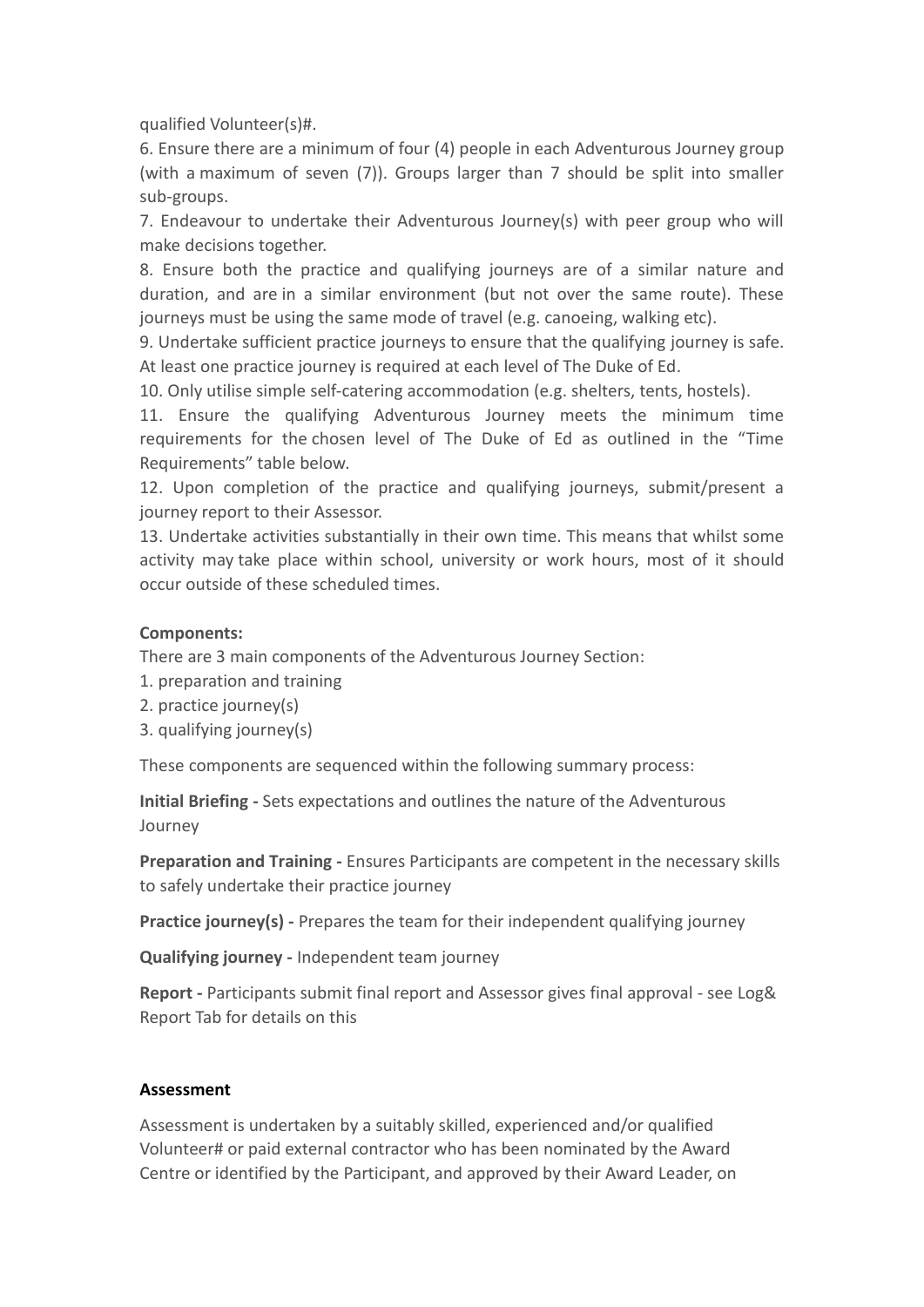behalf of the Award Centre. In most circumstances an Assessor should not be an immediate family member.

Assessors both help Participants set goals for their chosen activity and assess whether or not a Participant has undertaken the required effort and has strived to achieve their goals. Group activities are to be assessed with regard to each individual's contribution to planning, execution and completion. The Assessor and Supervisor for the Adventurous Journey may be the same person, or they may be different depending on their skills/experience/qualifications.

There are two stages for the assessment of each Adventurous Journey (this means all practice and qualifying journeys):

1. Pre-approval. Approval for participation on each journey must be given by the Assessor and Award Leader before each Participant undertakes a journey. 2. Post-approval. At the completion of each journey each Participant must be assessed to ensure they have each fulfilled all the relevant requirements. Assessors must be mindful that the journey belongs to the Participants. This essential independence safeguards the integrity of the Adventurous Journey Section of The Duke of Ed program.

Assessors are responsible for writing the final assessment report and signing off the Section which they are assessing. The frequency of the contact and monitoring between the Participant and the Assessor during the planning and actual journeys will depend on the activity and the age/level of independence of the Participant.

Each Participant is to be monitored and assessed by their Assessor for:

- 1. Effort
- 2. Perseverance
- 3. Progress

A Participant satisfies the requirements of the Adventurous Journey Section if the Assessor is satisfied that:

i. The Participant's commitment was substantially in their own time outside of school, university or work hours.

ii. The Participant has met the preparation and training requirements, completed at least one practice journey and has completed their qualifying journey.

iii. progress has been made based upon the Participant's initial knowledge and ability, and the Participant has strived to meet their goals and achieve the Adventurous Journey purpose.

iv. Minimum hours and time requirements have been met.

v. An appropriate qualifying journey report has been submitted/presented.

Steps:

1. Decide whether you want to undertake an expedition, exploration or adventurous project.

2. If you are undertaking an expedition or exploration, form a small team.

3. If you are planning an adventurous project submit your proposal, in conjunction with your Award Leader, to your State/Territory Award Operating Authority for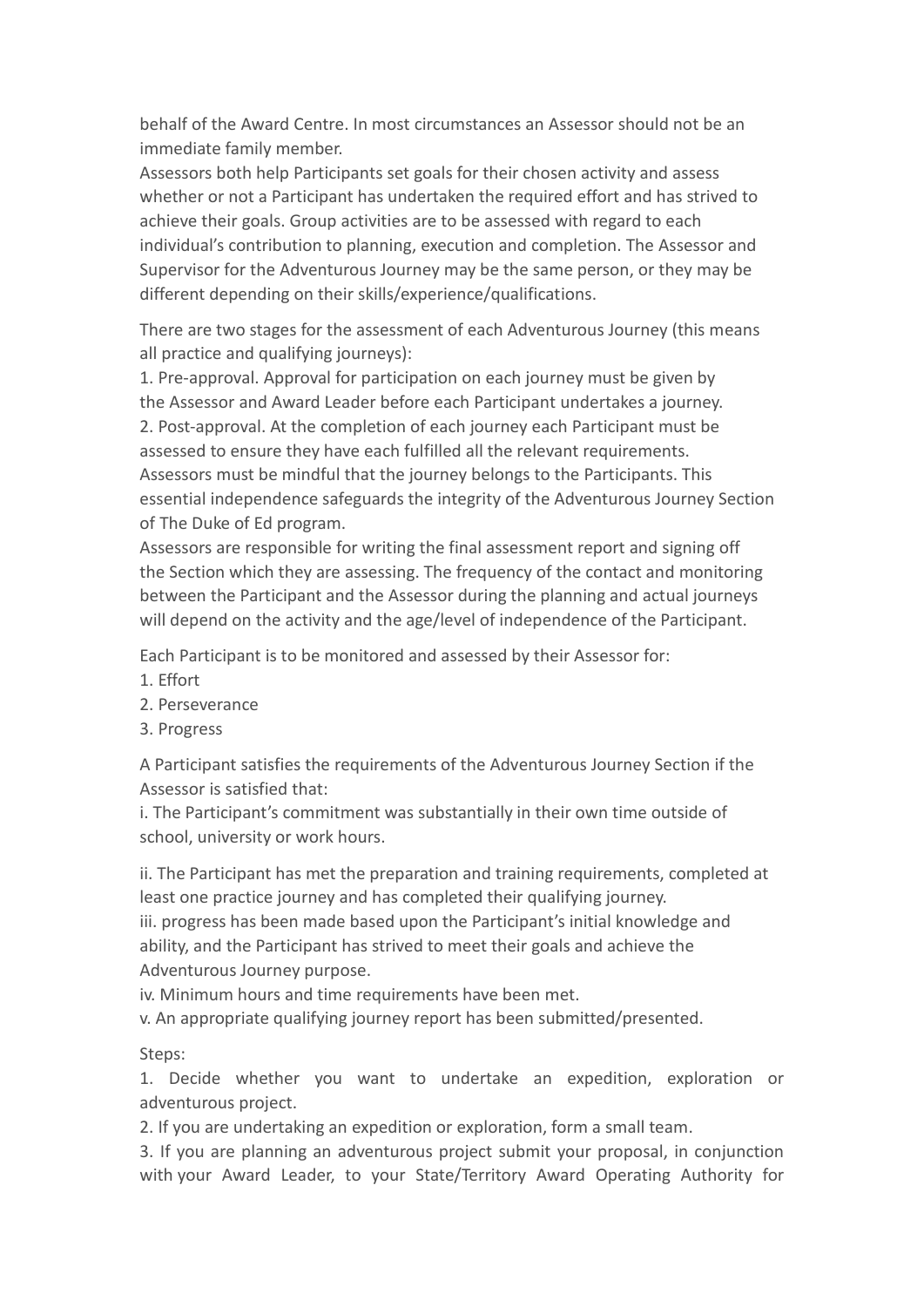review.

4. With the guidance of your Award Leader, identify your Assessor(s) and Supervisor(s). They must be suitably skilled, experienced and/or qualified and be approved by your Award Leader before you can undertake any Duke of Ed activities with them.

5. Define the purpose for your journey. Please note for expeditions and explorations, each member of the team may have different purposes to pursue.

6. Plan your journey with your Assessor(s) and/or Supervisor(s). At this stage, the required preparation and training will be determined by your Assessor/Supervisor.

Please note that some training is usually required depending on your level of skill and experience.

7. Seek approval from your Award Leader.

8. Undertake relevant preparation and training. Your Assessor(s) and Award Leaders are there to guide you on what training is required.

9. If you are under 18 years of age obtain your parents/guardians written consent prior to departing on each Adventurous Journey.

10. Please note that at least one practice journey must be undertaken, and in some cases more than one is required. If you have started your Award at Silver or Gold levels, you may need to undertake two or three practice journeys prior to your qualifying journey. Please discuss this with your Assessor(s) and Award Leader.

12. Review your practice journey(s) and plan and prepare for your qualifying journey with your Assessor(s) and Award Leader.

14. Keep logs for each of your journeys. The qualifying journey log is used to compile your qualifying journey report. See Log & Report tab for more information.

15. Once you have completed your qualifying journey and submitted/presented your qualifying journey report, ask your Assessor to complete their final assessment in your Record Book.

16. Remember, your Award Leader and Assessor(s) are there to guide you and help with any questions you have along the way, so don't be afraid to ask!

17. Once you have completed all your Sections, submit your Record Book to your Award Leader for final Assessment of your Award.

#### **Logs and report**

It is a requirement of The Duke of Ed, that Participants keep a log during both their practice and their qualifying journeys. A log is comprised of field notes/records taken during the journey

Participants then use their log to compile and submit/present a report of their qualifying journey to their Adventurous Journey Assessor. The report is the final requirement of the Adventurous Journey Section and may be written or be presented in more than one medium. For example, the report could be verbally presented together with documentation, or be in a multi-media format (e.g. video diary, slide presentation or photo essay). It is preferable that the format and the expected standard of the report be agreed upon with the Assessor prior to the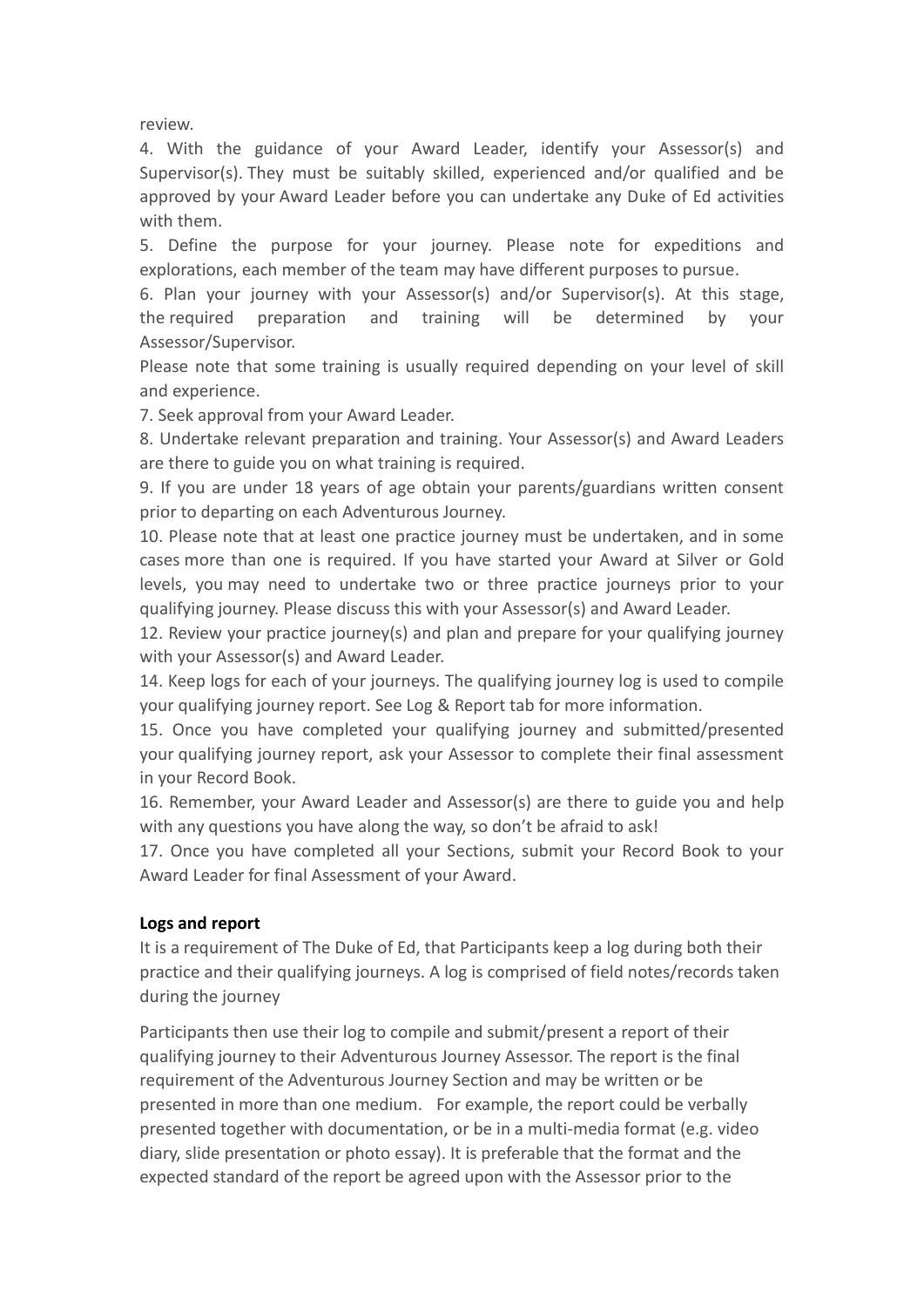commencement of the journey, i.e. in the planning stages. The report may be completed on an individual or group basis.

Suggested information to include in the qualifying journey report:

**1. Route/Map** – showing route, a route plan, meal stops, check or rendezvous points and camp sites.

**2. Equipment List** – together with comments on equipment taken which was inappropriate or not needed; and equipment not taken but which would have been helpful; details of any repairs or maintenance required.

**3. Clothing List** – with comments as for equipment (see above).

- **4. Food List**  including menus and comments on adequacy of rations.
- **5. Comprehensive Description of the Journey** to include:
	- feelings about the trip experiences regarding teamwork (e.g. morale, leadership, decision-making), personal reflections (including strengths, weaknesses, concerns and accomplishments, highs, lows and what you may have learnt about yourself)
	- adequacy of campsites, water supply etc
	- observations such as vegetation and animal/bird life experienced
	- information historical, botanical, geographical, cultural, scenic etc
	- any other matter relating to the trip and its organisation
	- any noteworthy observations or events

**6. Information regarding any incidents** that may have occurred during your adventurous journey – such as change of route from the initial plan, unexpected weather impact, equipment failure, illness or injury to any group member and what action was taken to deal with this incident

**7. Supporting Evidence** – sketches, detailed maps, photos, video, clippings, etc.

Submission/presentation of an appropriate Qualifying Journey report is the final requirement of the Adventurous Journey Section.

#### **Ideas:**

Prior to undertaking any activities, please refer to The Duke of Ed insurance policies available under resources

#### **Expedition Ideas**

- Bushwalking
- Canoeing
- Cycling
- Horse riding
- Rafting